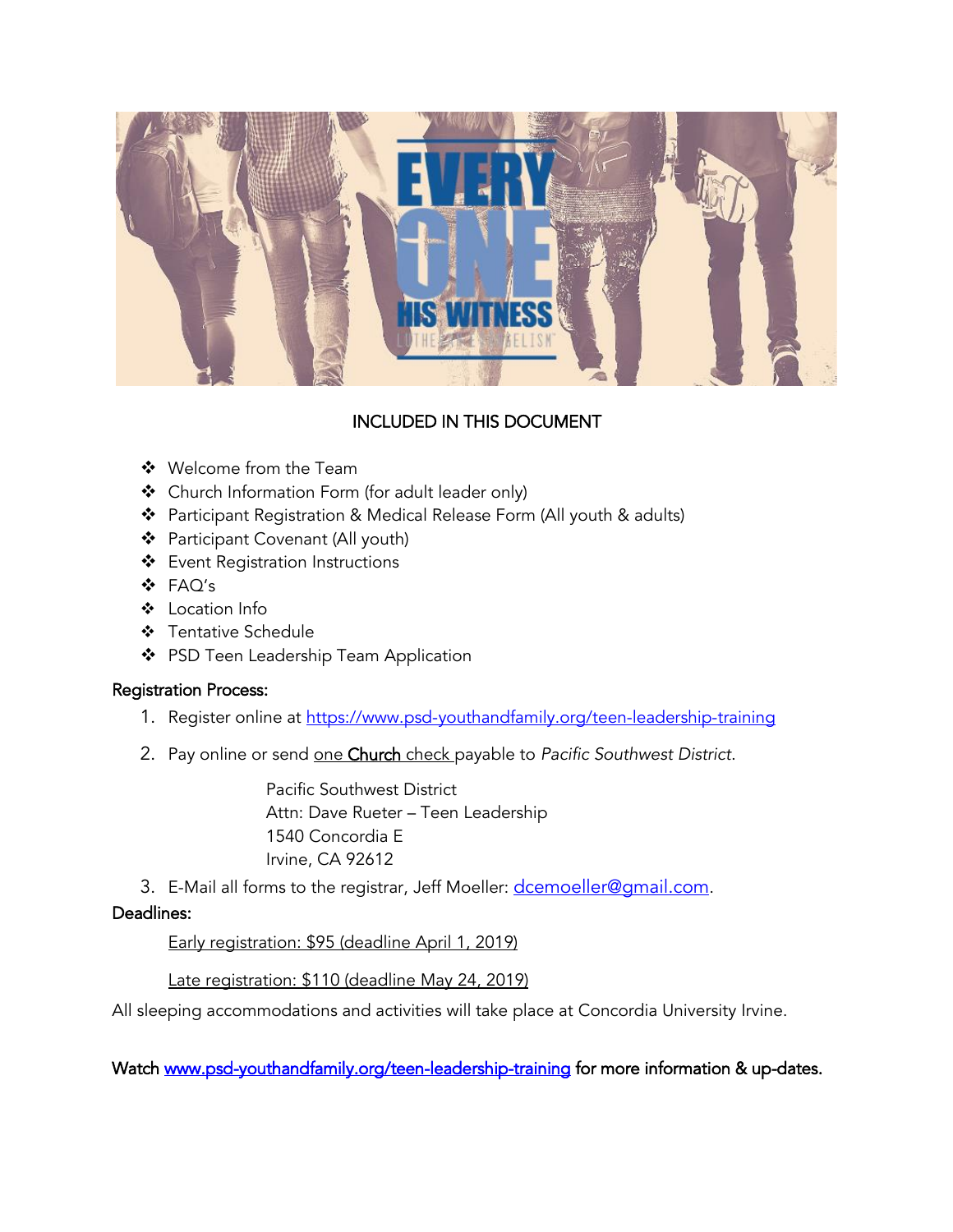### Group Leaders:

## Every One His Witness!

In our increasingly pluralistic world, it is becoming ever harder for teens to know how to witness their faith in Christ to their friends and classmates. Designed by the LCMS Youth Ministry Office and connected to the LCMS Witness & Outreach Ministry, Every One His Witness provides teens with a rich understanding of how to put their faith in practical action, sharing the faith with people in their everyday lives. By making use of the LASSIE approach to witnessing, teens are given the tools to Listen, Ask, Seek, Share, Invite, and Encourage their friends for the sake of Christ.

Our vision for this weekend is to provide a weekend training experience that is focused around community building and equipping. We desire that youth who attend will be connected to other youth from around the district, while they are equipped to better share their faith and grow as leaders for your local ministry.

Further, we desire to continue our strong district tradition of empowering youth to serve youth ministry at a district level. Therefore, at the training there will be an opportunity for youth to apply to be a part of a regional leadership team. These leadership teams, will be connected with our district youth ministry events. Youth on these teams will assist in the planning and leadership of these events.

Additionally, each regional team will elect representation for serve as a part of the District Youth Committee on our district Lutheran Youth Fellowship (LYF) Board.

We hope that you will consider sending a youth to take part in this year's event to be held on the campus of Concordia University Irvine, June 14-16, 2019!

If there are any questions or concerns, please feel free to contact us.

Thank you and we look forward to seeing you in June!

Peace in Christ,

Jeff Moeller, Teen Leadership District Wide Coordinator, [dcemoeller@gmail.com](mailto:dcemoeller@gmail.com) Dave Rueter, Youth & Family Ministry Facilitator, [david.rueter@psd-lcms.org](mailto:david.rueter@psd-lcms.org)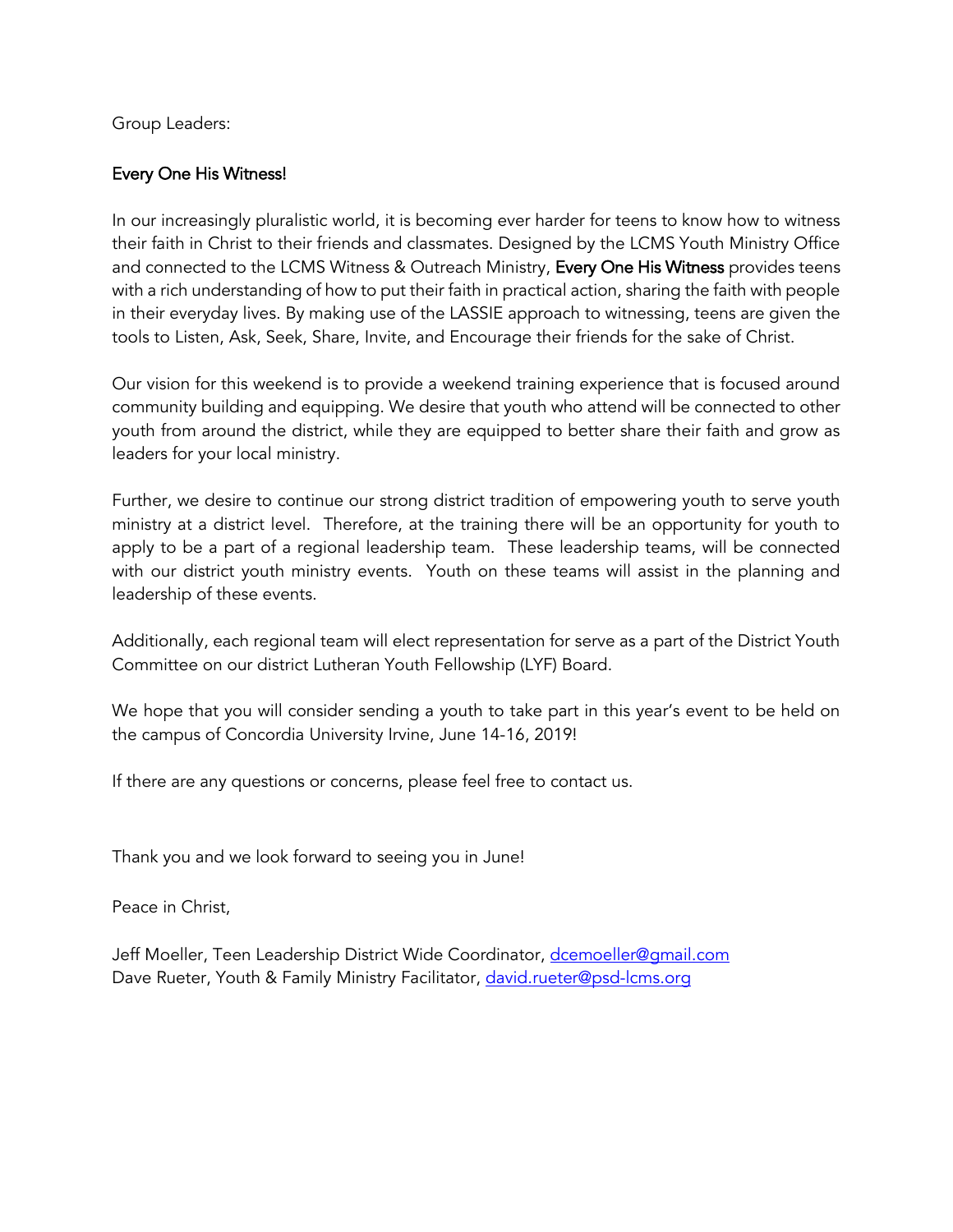## CHURCH INFORMATION FORM

| <b>CHURCH INFORMATION</b>          | <b>T-SHIRT SIZES</b><br>(included in reg. cost!) |
|------------------------------------|--------------------------------------------------|
| Name:<br>Address:<br>City/St/Zip   | <b>Size</b><br>Quantity<br>Small                 |
| <b>CONTACT PERSON INFORMATION:</b> | Medium<br>Large                                  |
| Name:                              | X-Large                                          |
| Title:                             | XX-Large*                                        |
| Phone:                             | XXX-Large*                                       |
| Email:                             |                                                  |

### REGISTRATION FEES DUE

Early Registration: \$95 pp postmarked by April 1, 2019

Late Registration: \$110 pp postmarked by May 24, 2019

(Included in the price of registration is sleeping accommodations at Concordia University Irvine)

| # of Participants | <b>Registration Fee</b> | <b>Total Due</b> |
|-------------------|-------------------------|------------------|
|                   |                         |                  |

Cancellation: A \$40 charge per person will be retained for cancellations made

on or before May 24, 2019.

### NO refunds will be issued as of May 25, 2019.

*Please contact Jeff Moeller if you have any substitutions.*

### Make Checks Payable to Pacific Southwest District (no personal checks)

Return all forms and payment to:

Pacific Southwest District Attn: Dave Rueter – LYF 1540 Concordia Drive East Irvine, CA 92612-3203

\*\* Register ONLINE at [www.psd-youthandfamily.org/teen-leadership-training\\*](https://www.psd-youthandfamily.org/teen-leadership-training)\*

Office Use: Acct. 2-1150-082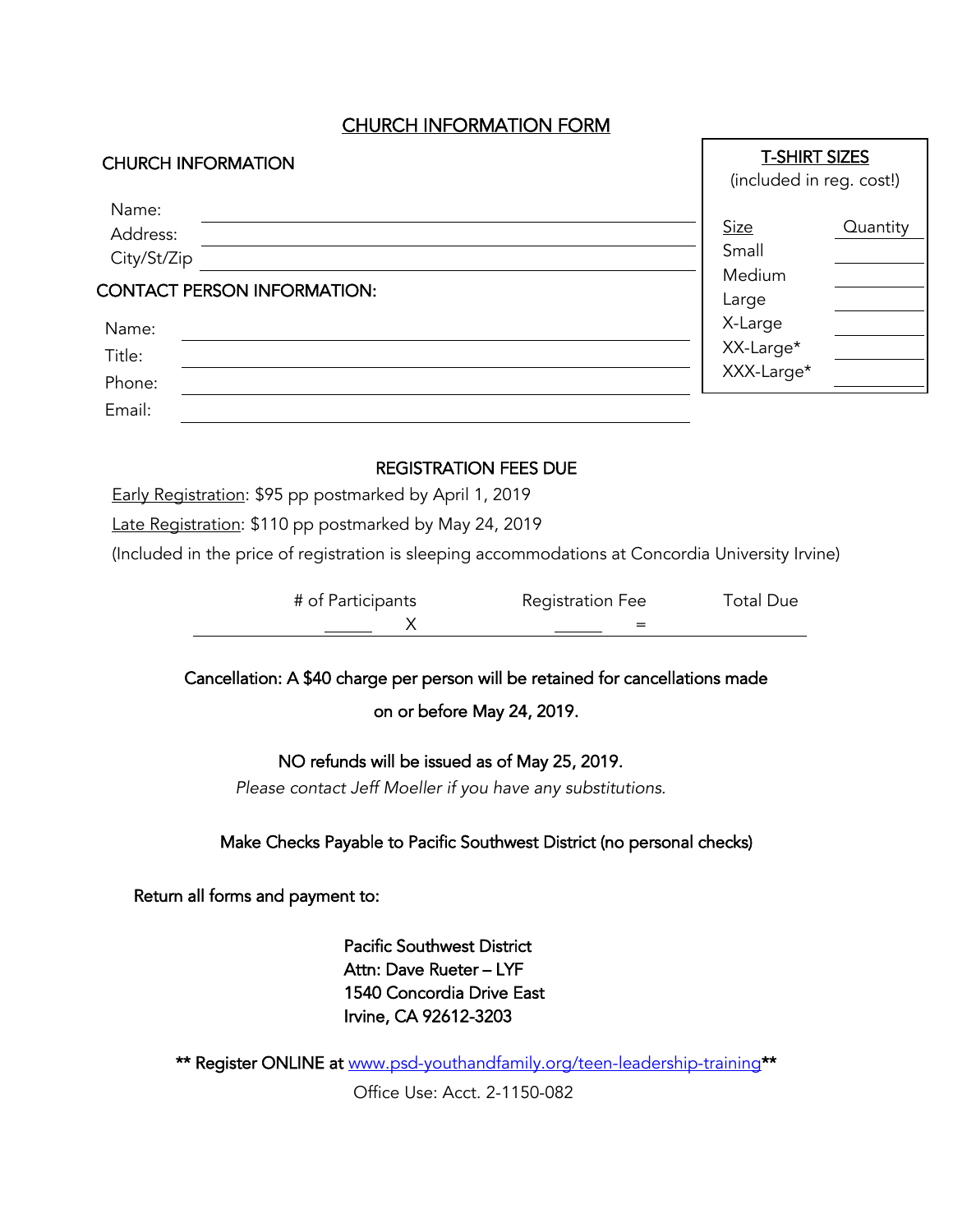# PARTICIPANT REGISTRATION FORM & MEDICAL RELEASE (Youth & Adult)

| Name:                |   |    |    |    |       |     |  |
|----------------------|---|----|----|----|-------|-----|--|
| Address:             |   |    |    |    |       |     |  |
| City/St/Zip:         |   |    |    |    |       |     |  |
| Phone:               |   |    |    |    |       |     |  |
| Email:               |   |    |    |    |       |     |  |
| Birth Date:          |   |    |    |    |       |     |  |
| T-Shirt Size:        | S | M  |    | XL | 2XL   | 3XL |  |
| Grade:               | 9 | 10 | 11 | 12 | Adult |     |  |
| Gender:              | M | F  |    |    |       |     |  |
| Allergies or medical |   |    |    |    |       |     |  |
| concerns:            |   |    |    |    |       |     |  |
|                      |   |    |    |    |       |     |  |
|                      |   |    |    |    |       |     |  |
|                      |   |    |    |    |       |     |  |
|                      |   |    |    |    |       |     |  |
|                      |   |    |    |    |       |     |  |

The undersigned does heartily give permission to our (my) child to attend and participate in the activities sponsored by the 2019 Teen Leadership Training. We (I) give permission to allow any pictures or videos taken during the Pacific Southwest District of the Lutheran Church – Missouri Synod to be used for publicity purposes. We (I) authorize an adult, in whose care the minor has been entrusted to consent to any X-ray examination, anesthetic, medical, surgical, or dental diagnosis or treatment, & hospital care to be rendered to the minor under the general or special supervision and on the advice of any physician or dentist licensed under the Medical Practice Act on the medical staff of a licensed hospital, whether such diagnosis or treatment is rendered at the office of said physician or at said hospital. The undersigned shall be liable & agrees to pay all costs & expenses incurred relating to such medical & dental services rendered to the aforementioned child pursuant to this authorization. Should it be necessary for our (my) child to return home due to medical reasons or otherwise, the undersigned shall assume all transportation costs.

Parent/Legal Guardian \_

Date and the state of the state of the state of the state of the state of the state of the state of the state of the state of the state of the state of the state of the state of the state of the state of the state of the s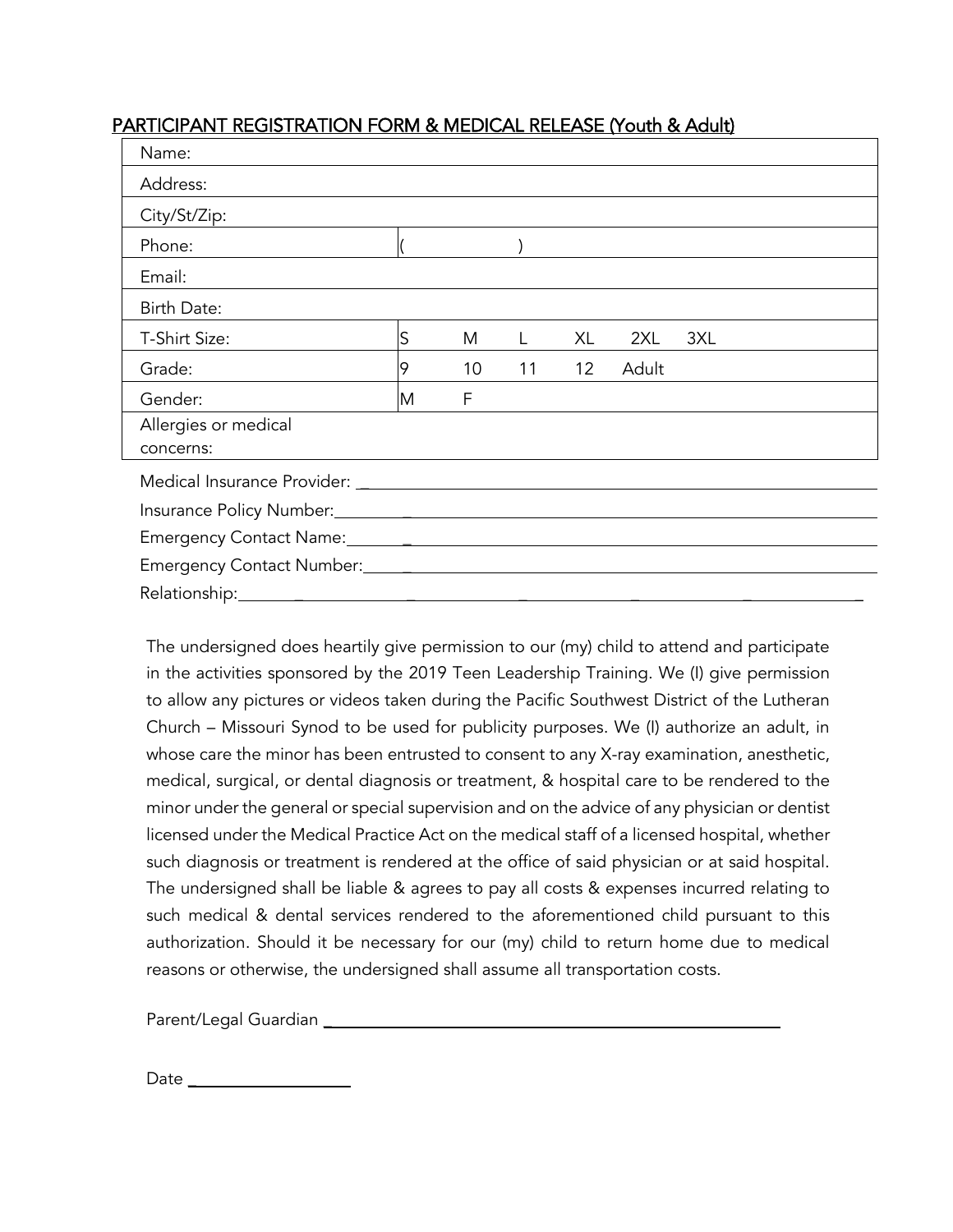# PARTICIPANT COVENANT

- 1.As Christians, we will treat each other with love and respect, building each other up.
- 2. Our leaders will be open and honest, take care of problems "now," help bring people together with their struggles and be guardians of the covenant with all participants going with us to the Jr. High DYG.
- 3.We will ensure one another's privacy by not entering the rooms when not invited—no couples alone in rooms. We will deal with problems by going to the person first, then to a friend, and then to those in authority.
- 4.We will obey all rules set down by the 2019 Teen Leadership Training: Full participation in 2019 Teen Leadership Training events; lights out and quiet per the schedule each night; no use of illegal drugs or alcohol; no smoking; and always travel in groups of 3 or more.
- 5.Anyone with a "major" discipline problem will be sent home at the expense of the parent, (especially drugs & alcohol).
- 6.We will dress in a way that is God-pleasing.

*I promise to live by this covenant as I experience the* 2019 Teen Leadership Training*.*

Participant Signature: \_

Date: \_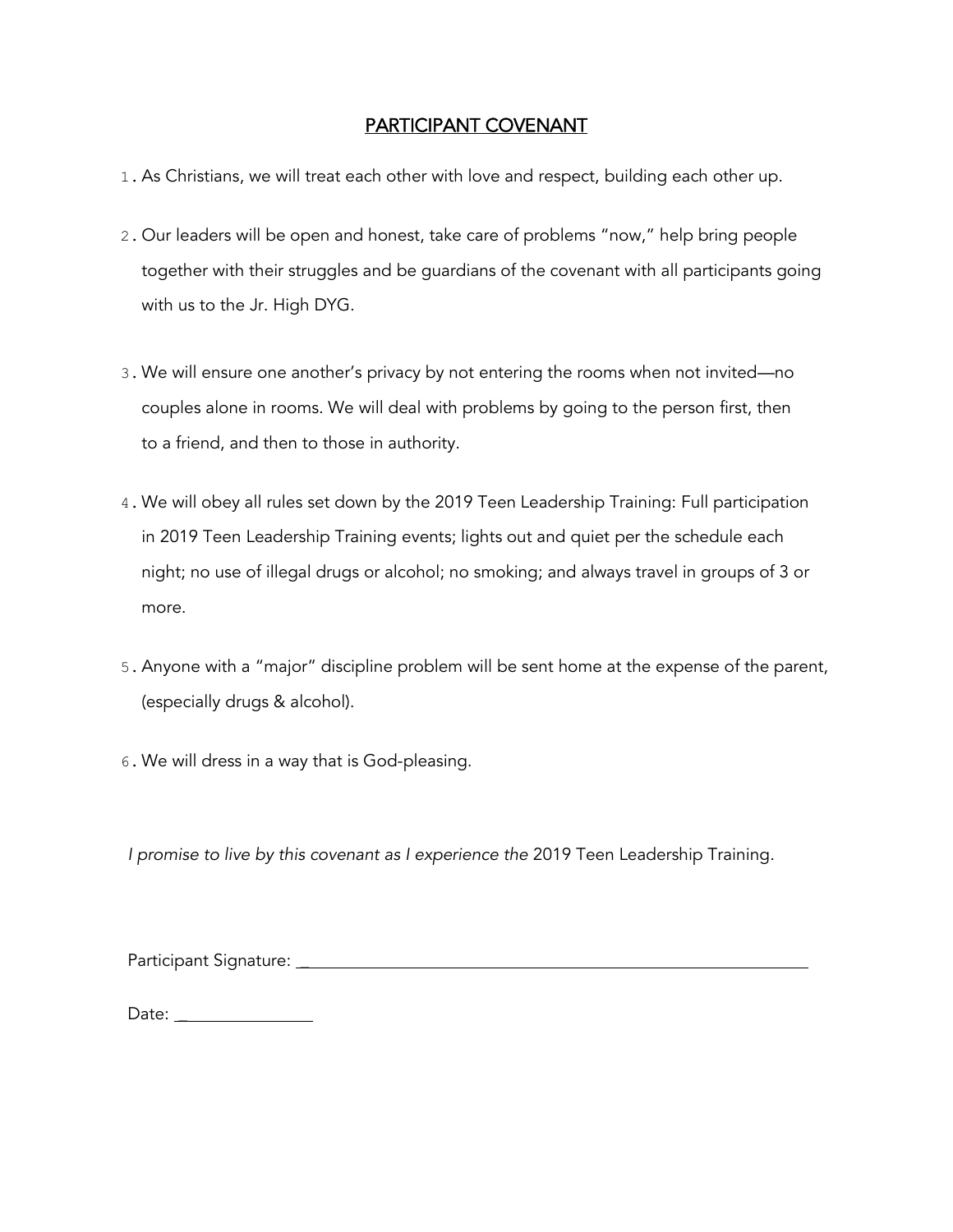# REGISTRATION INSTRUCTIONS

As a leader of a group considering attending the 2019 Teen Leadership Training, there are a few things that you should know that will help you navigate the registration process. First there are two ways in which you can register. You can register online or you can register by mail. Below you will find instructions on how to do either for of registration.

Online registration process:

- 1. Distribute forms to youth, make sure to download and include the liability release form from the camp.
- 2. Gather completed forms and payment from youth.
- 3. Go to<http://www.psdyouth.net/teen-leadership-training.html>
- 4. Follow the link to the registration form.
- 5. Register yourself or the group leader.
- 6. Register your group.
- 7. Pay online or by check.
- 8. If paying by check mail check to district office.

Pacific Southwest District Attn: Dave Rueter – LYF 1540 Concordia Drive East Irvine, CA 92612-3203

9. E-mail individual release forms & covenants to Jeff Moeller: dcemoeller@qmail.com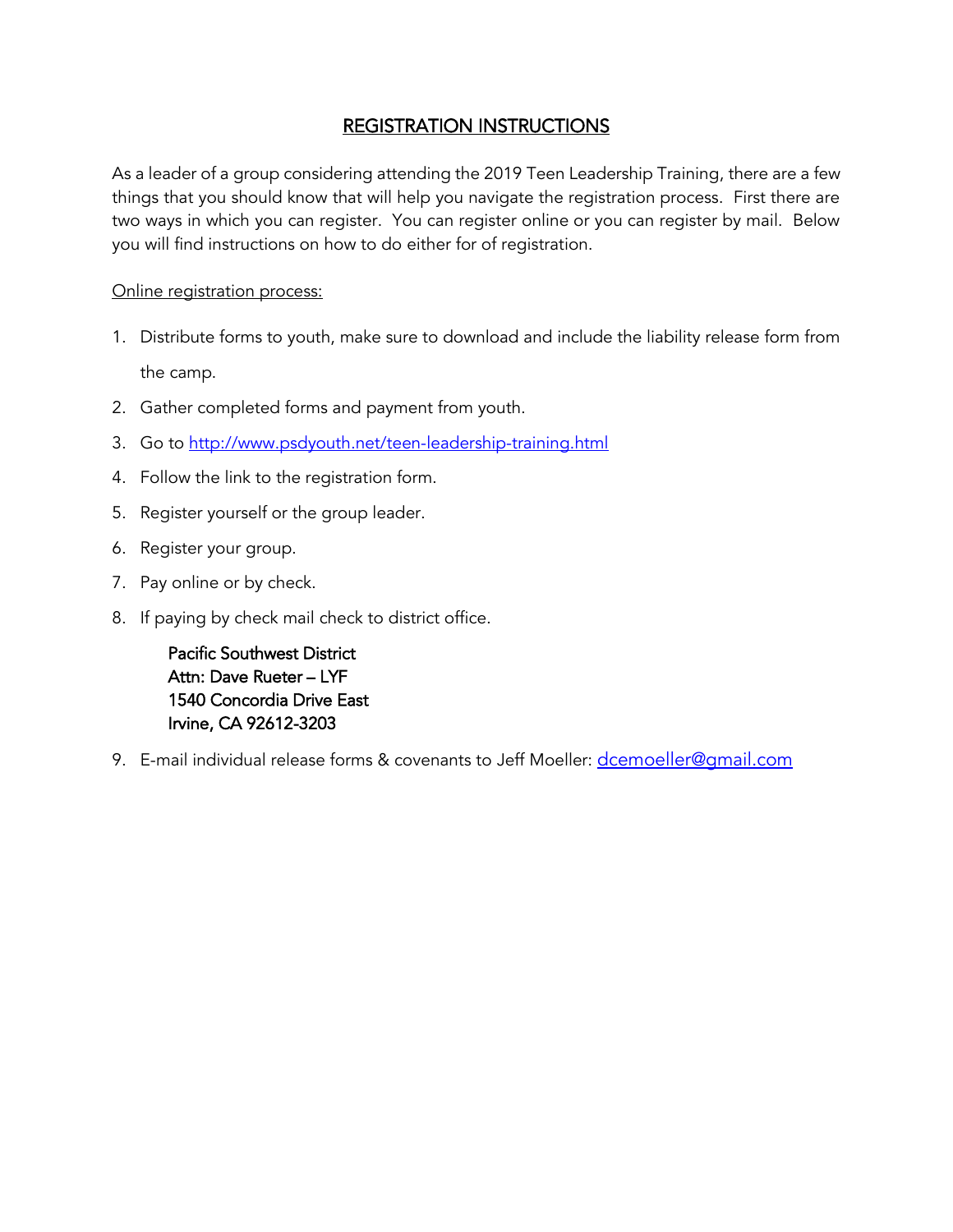# FAQ's

Who can Attend? Youth who will be in high school during the 2019-2020 school year are able to attend.

What If A Member Of Our Group Has Special Medical Needs? If anyone in your group has special medical needs, we ask that you advise us in your registration materials, or call one of the committee members prior to the gathering so we can make proper arrangements.

When Should We Arrive? Registration check-in will begin at 4:00pm on Friday, June 14, 2019. No checkins will be accepted prior to 4:00pm. Any groups coming earlier than Friday afternoon will need to find additional lodging off site for Thursday night. Groups will have time to check in, settle into campus housing, and get dinner off campus during the open registration time between 4:00 and 8:00pm when the Opening Devotion begins.

### What Should Our Youth Pack?

- Bible
- Clothes for 2 days: socks, underwear, jacket or sweatshirt (for evenings or in case of rain), shorts or long pants, t-shirt, and shoes.
- General toiletries: deodorant, toothpaste, toothbrush, etc. & sunscreen
- Do not bring: CD players, IPODS, MP3 players, alcohol, tobacco, drugs, or weapons (including pocket knives).

## \*Make sure ALL medication is placed in zip-lock bag with specific instructions. Leave all prescription medication in original container.

How Can Youth Apply to Join a Regional Leadership Team? Included in this registration packet there is an application that youth can use if they are interested in being selected to a regional leadership team. There will be a time on Saturday when youth will be asked to turn in those forms. They will later be interviewed by our team and a final set of teams will be selected.

# LOCATION

Concordia University Irvine 1530 Concordia W Irvine, CA 92612

Park in the Main Parking Lot.

Registration check-in will be by the CU Center (9 on the campus map).

For directions and a campus map go to:<http://www.cui.edu/aboutcui/campus>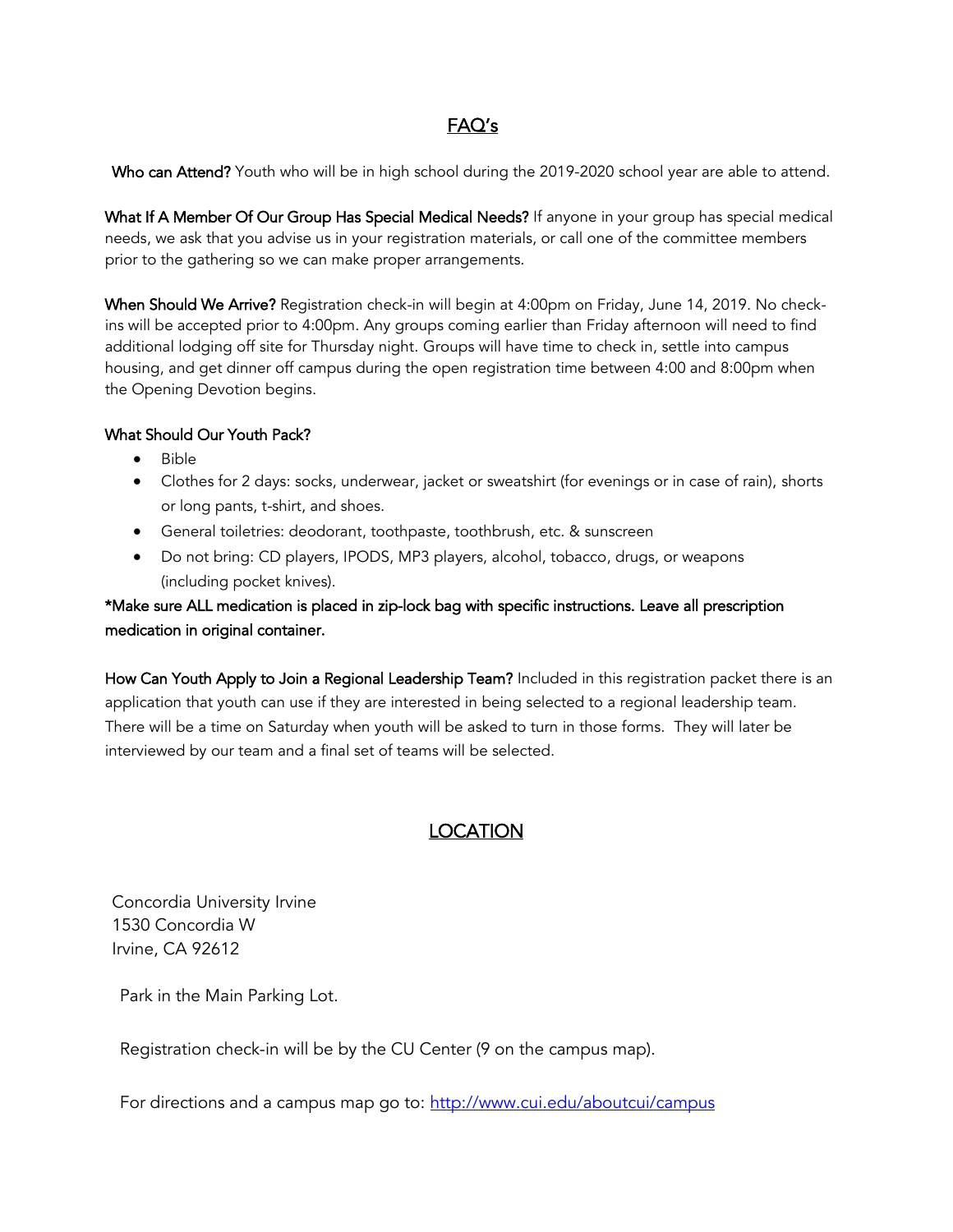## TENTATIVE SCHEDULE

2019 Teen Leadership Training June 14-16, 2019

## Friday

- 4:00 p.m. Registration Opens at CUI
	- Registration and move in
- 8:00 p.m. Opening Devotion and Orientation Adult Expectations
- 8:20 p.m. Ice Breakers and Community Building
- 9:00 p.m. *Training Session 1*
- 9:45 p.m. Group Processing
- 10:30 p.m. Closing Worship
- 10:50 p.m. Program Ends
- 12:00 p.m. Lights Out

## **Saturday**

| 8:00 a.m.   | <b>Breakfast</b>          |
|-------------|---------------------------|
| 8:45 a.m.   | Devotions                 |
| 9:00 a.m.   | Training Session 2        |
| 10:45 a.m.  | Group Processing          |
| 11:00 a.m.  | Training Session 3        |
| 12:15 p.m.  | Large Group Processing    |
| 12:30 p.m.  | Lunch                     |
| $1:15$ p.m. | Devotions                 |
| 1:30 p.m.   | Service Project           |
| 5:30 p.m.   | Dinner                    |
| 6:15 p.m.   | Training Session 4        |
| 8:00 p.m.   | Group Processing          |
| 8:15 p.m.   | <b>Community Building</b> |
| 9:15 p.m.   | Service of Prayer         |
| 9:45 p.m.   | Program Ends              |
| 11:30 p.m.  | Lights Out                |
| Sunday      |                           |
| 7:30 a.m.   | Pack-up and Clean-up      |
|             |                           |

- 8:00 a.m. Breakfast
- 8:45 a.m. Devotions
- 9:00 a.m. *Training Session 5*
- 10:15 a.m. Group Processing
- 10:45 a.m. Group Photo
- 11:00 a.m. Closing Worship
- 11:30 a.m. Program Ends

**Departures**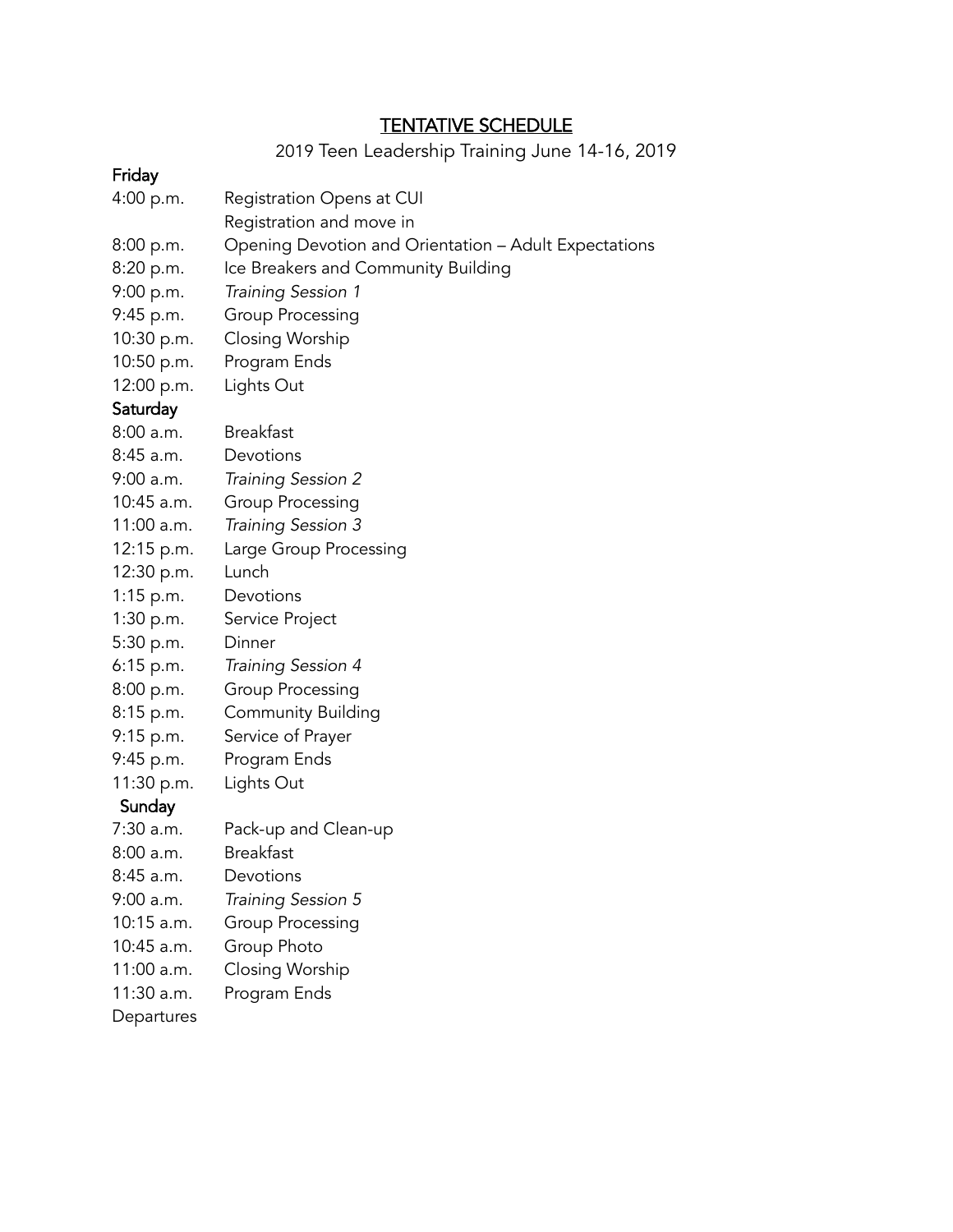# PSD LYF BOARD APPLICATION

| Nomination Form                                                                  |  |
|----------------------------------------------------------------------------------|--|
|                                                                                  |  |
|                                                                                  |  |
|                                                                                  |  |
| Home Phone ___________________________________Other Phone ______________________ |  |
|                                                                                  |  |
|                                                                                  |  |
| Birthday ________________________Grade in School _______________________________ |  |
| $C = \frac{1}{2}$                                                                |  |

STUDENT SIGNATURE:

By signing this I am willing to make PSD LYF a priority for the next two years.

If selected to a Regional LYF Team, I am willing to attend planning meetings & event for the PSD Youth Ministry events in my region during my term.

If further selected to the PSD Youth Committee LYF Board, I am willing to attend three committee meetings annually.

I am also willing to grow in my Leadership skills to continue the growth of the body of Christ.

SIGNATURE DATE

PASTOR/DCE/YOUTH LEADER SIGNATURE:

I endorse the above candidate for a position on the PSD LYF Board. They are involved with activities (youth group, bells, choir, ushering, etc.) at our congregation. They have also shown clear Leadership skills with in our church. This person has a strong relationship with our Lord Jesus and will make the PSD LYF Board a priority.

SIGNATURE DATE

TURN OVER